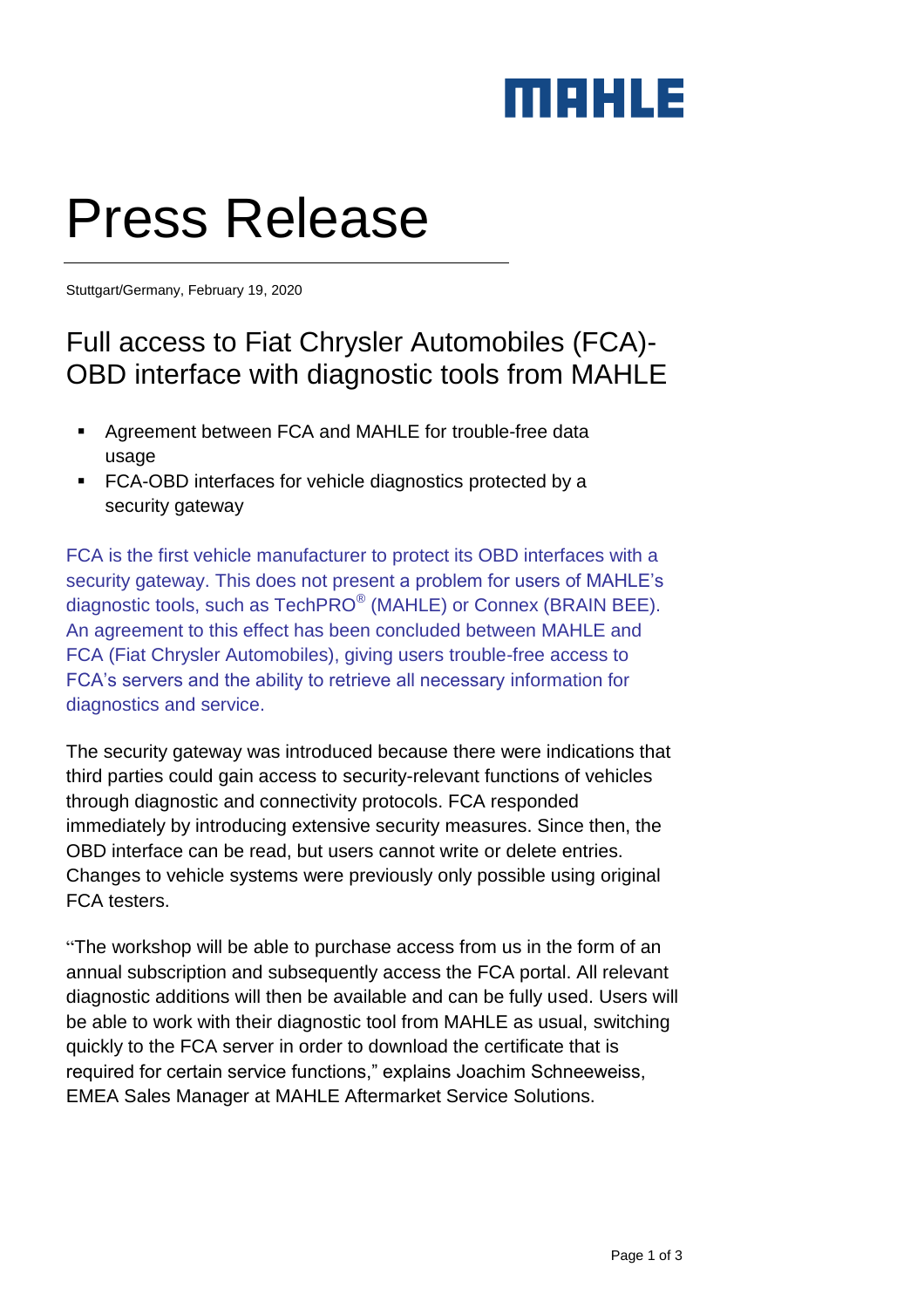

By continuously expanding its product portfolio in the area of service solutions and increasingly changing from parts supplier to solutions provider, MAHLE Aftermarket has been gearing toward the mobility transformation for some time. The company, which is celebrating its 100th anniversary in 2020, not only has the right spare parts on hand for workshop and wholesale, but also supports its customers with diagnostic tools and service equipment, training, as well as repair and maintenance information (RMI). In this way, MAHLE is making independent workshops future proof in times of evolving mobility and positioning itself as a strong partner along the entire value chain for trade and workshops.

#### **About MAHLE**

MAHLE is a leading international development partner and supplier to the automotive industry as well as a pioneer for the mobility of the future. The group's product portfolio addresses all the crucial issues relating to the powertrain and air conditioning technology—both for drives with combustion engines and for e-mobility. In 2018, the group generated sales of approximately EUR 12.6 billion with more than 79,000 employees and is represented in over 30 countries with 160 production locations.

#### **About MAHLE Aftermarket**

MAHLE Aftermarket, the business unit specializing in spare parts, uses the expertise from the series production of original equipment in its automotive aftermarket product range and supplies trade, workshop, and engine repair partners. The portfolio also includes products developed by MAHLE Service Solutions for workshop equipment as well as comprehensive services and customized training programs.

MAHLE Aftermarket is represented at 25 locations and other sales offices worldwide, with around 1,700 employees. In 2018, the business unit achieved a global sales volume of over EUR 928 million.